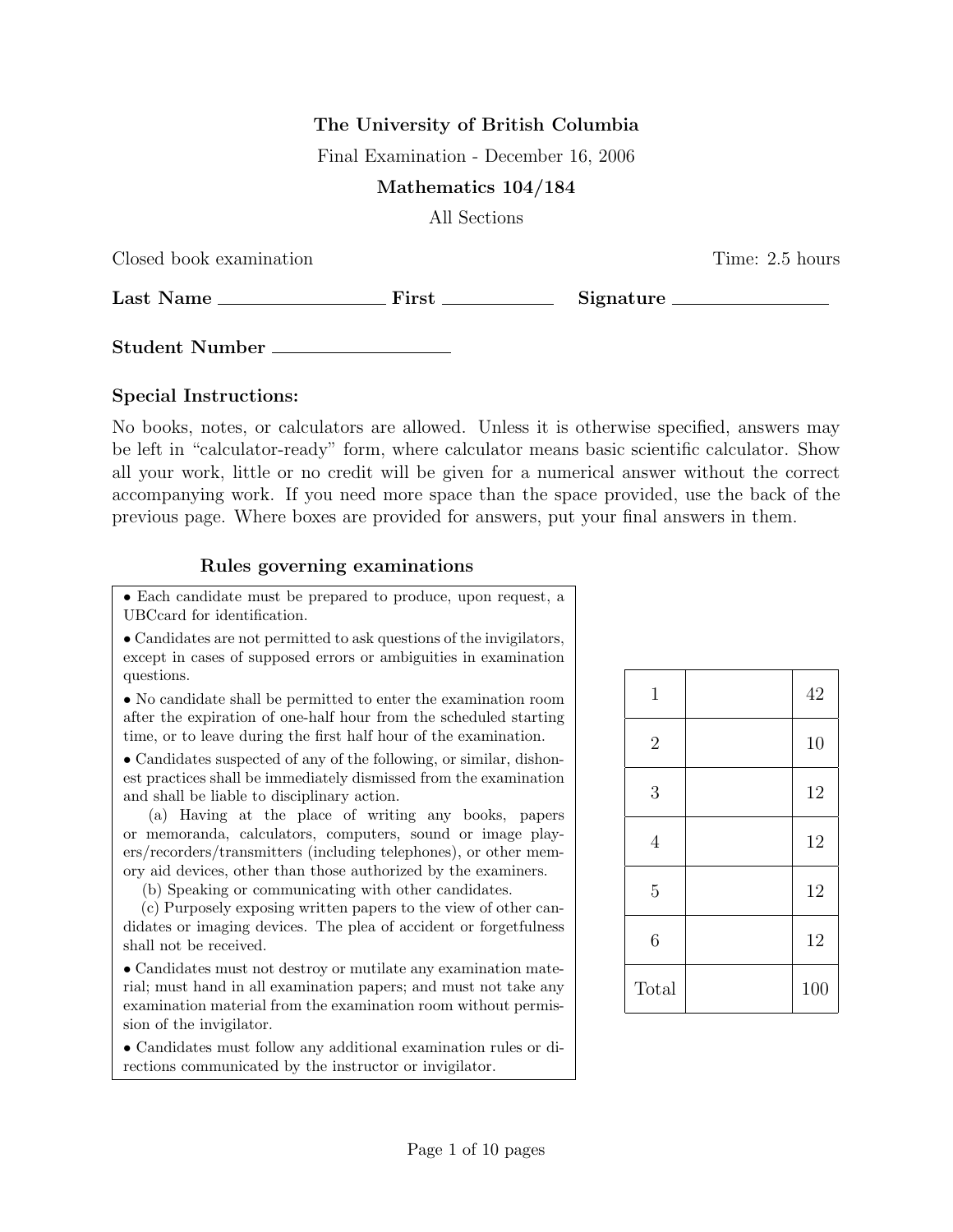[42] 1. Short Problems. Each question is worth 3 points. Put your answer in the box provided and show your work. No credit will be given for the answer without the correct accompanying work.

(a) Find the number  $c$  that makes

$$
f(x) = \begin{cases} \frac{x^2 - 3x - 10}{x + 2} & \text{if } x \neq -2 \\ c & \text{if } x = -2 \end{cases}
$$

continuous for every  $x$ .

| Answer: |  |  |
|---------|--|--|
|         |  |  |
|         |  |  |

| (b) Evaluate $\lim_{t\to 0} \frac{v}{t}$ . |  | $\sqrt{t+9}-3$ |
|--------------------------------------------|--|----------------|
|                                            |  | $\sqrt{t}$     |

(c) Evaluate  $\lim_{h\to 0}$  $(h+3)^2-9$  $\frac{(h+9)}{(h-5)^2-25}.$ 

Answer:

(d) If you put money in an account that pays 6% interest, compounded continuously, how long will it take for your money to triple?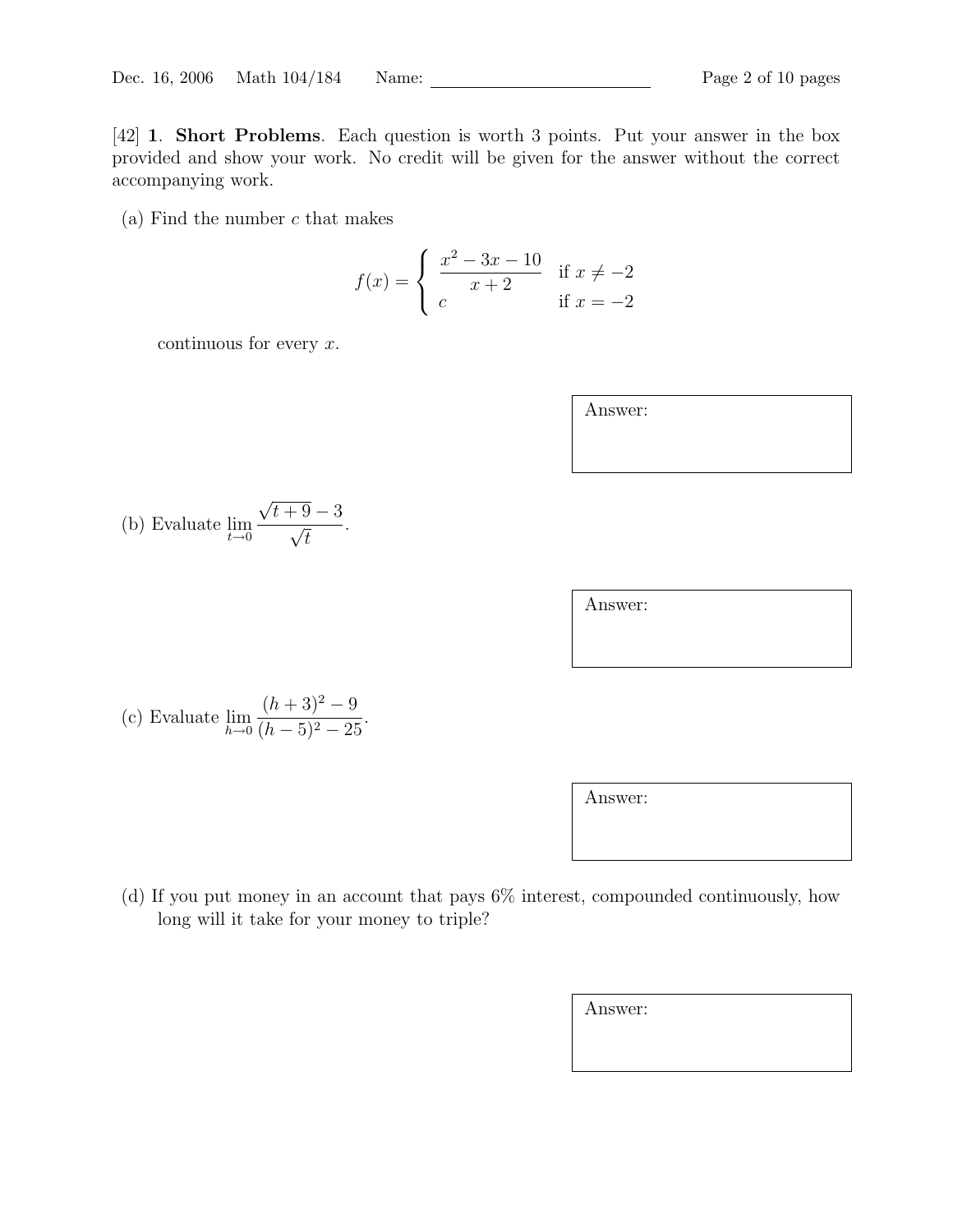(e) Find the x and y coordinates of a point on the graph of  $y =$ 1 4  $(2x+1)^2$  where the tangent line is parallel to the line  $y - 3x = 1$ .

|  | (f) For what x does the graph of $y = e^{3x} + e^{-2x}$ have slope zero? |  |
|--|--------------------------------------------------------------------------|--|

Answer:

Answer:

(g) Let  $f(x) = (\sin^{-1} x)^{-2}$ , where  $\sin^{-1} x$  is the inverse sine function. Find  $f'$  $\overline{a}$  $\frac{1}{\sqrt{2}}$ 2  $\mathbf{r}$ . Leave your answer in "calculator-ready" form.

| $\eta$ ration optic friend $f(0) = 1$ and $f'(0) = 1$ find the equation of the tengent |  |  |  |  |
|----------------------------------------------------------------------------------------|--|--|--|--|

(h) If  $f(x)$  is a function satisfying  $f(0) = 1$  and  $f'(0) = 4$ , find the equation of the tangent line to the graph of  $g(x) = \sqrt{1 + 3f(x)}$  at  $x = 0$ .

Answer: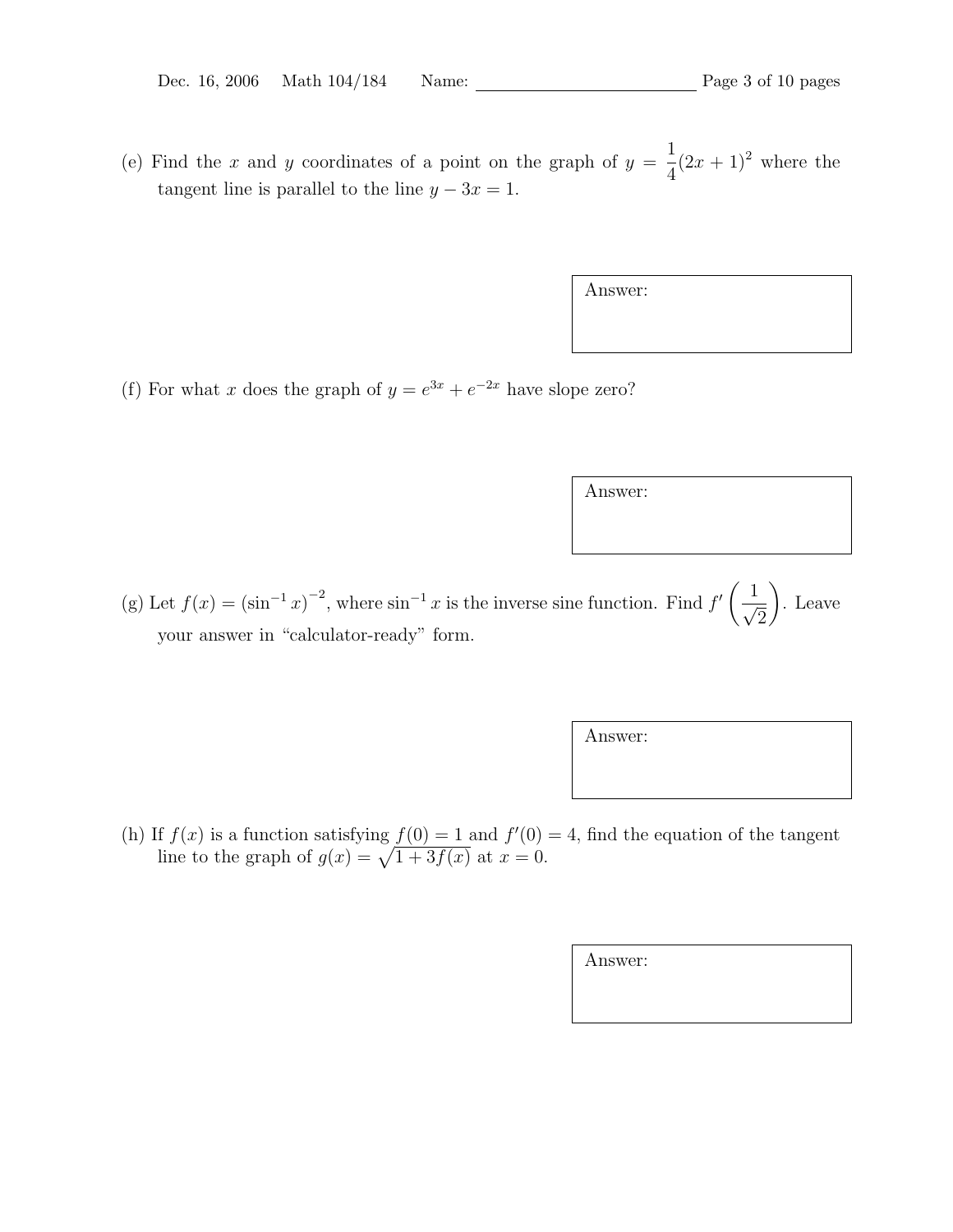(i) Let  $y = y(x)$  be the function defined implicitly by the equation  $y + \ln(y+3) = x^2$ . Find dy  $\frac{dy}{dx}$  in terms of x and y.

Answer:

(j) Determine where the function

$$
f(x) = \frac{1 + \ln(x + 1)}{x + 1}, \quad x > -1
$$

is increasing.

Answer:

(k) Determine where the function  $f(x) = \frac{x}{x}$  $x + 2$  $, x \neq -2$ , is concave down.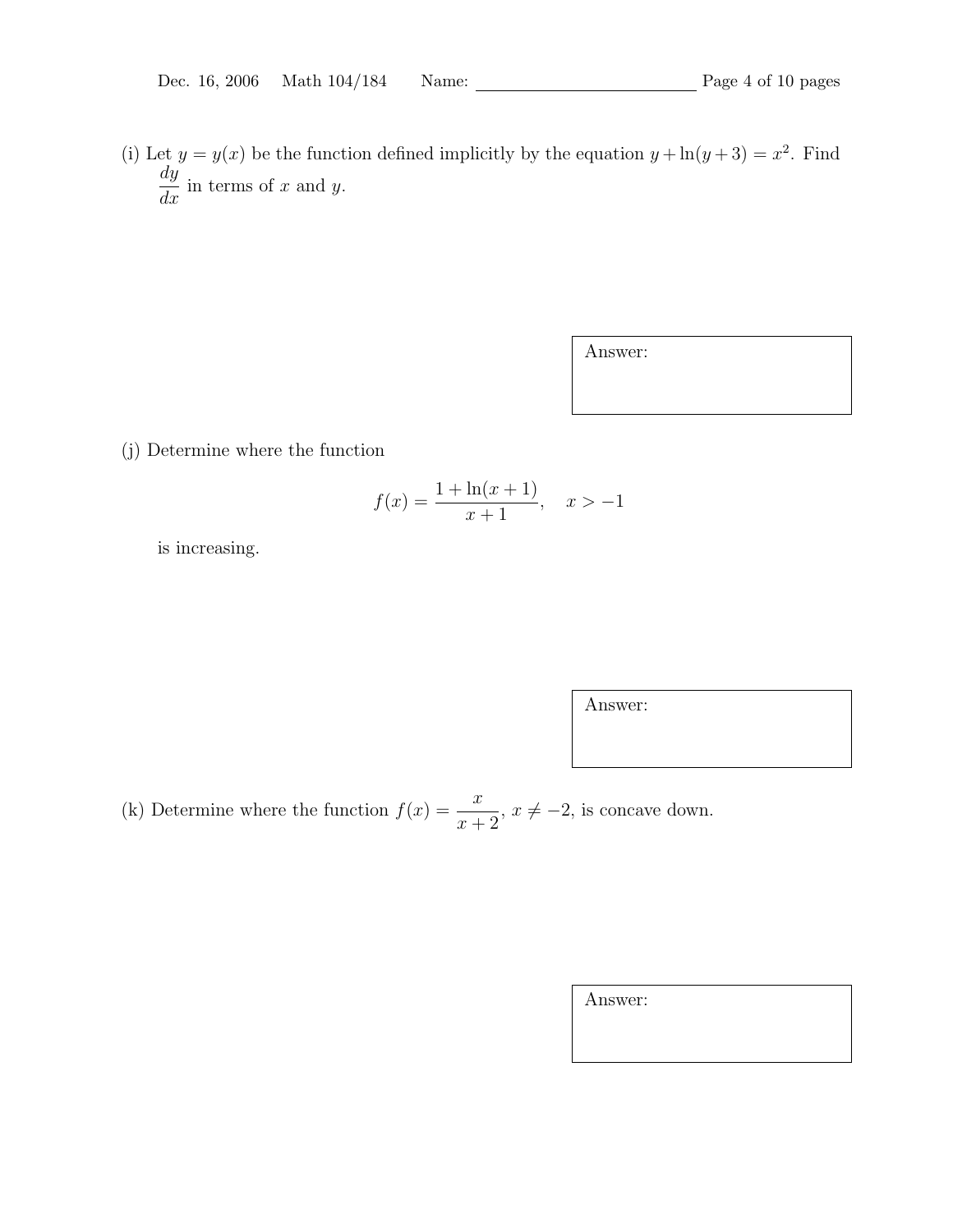(l) Find the global minimum of the function  $f(x) = \frac{x}{2}$  $\frac{x}{x^2+4}$  over the interval [-1, 5].

Answer:

(m) Determine the sum 
$$
-4\left(\frac{1}{5}\right) + 4\left(\frac{1}{5}\right)^2 - 4\left(\frac{1}{5}\right)^3 + 4\left(\frac{1}{5}\right)^4 - \dots
$$

Answer:

(n) Let  $c_0 + c_1x + c_2x^2 + ...$  be the Taylor Series of the function  $f(x) = (x+1)e^{-x}$  at  $a = 0$ . Determine the value of  $c_2$ .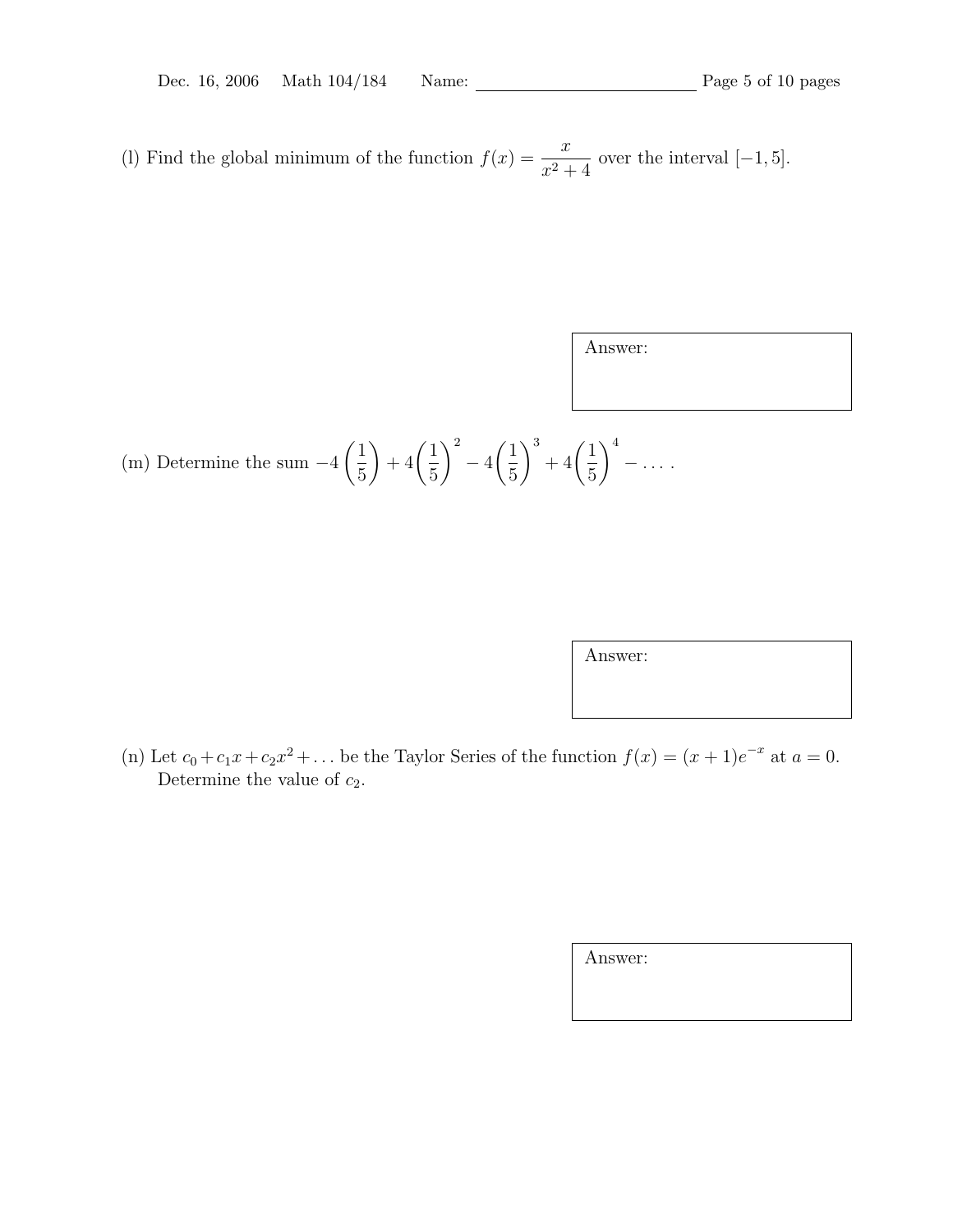Long Problems. In questions 2 - 6, show your work. No credit will be given for the answer without the correct accompanying work.

[10] **2**. Use the definition of the derivative as a limit to find the derivative of  $f(x) = \frac{x}{1+x^2}$  $1 - 3x$ ,  $x \neq$ 1 3 . No marks will be given for the use of differentiation rules.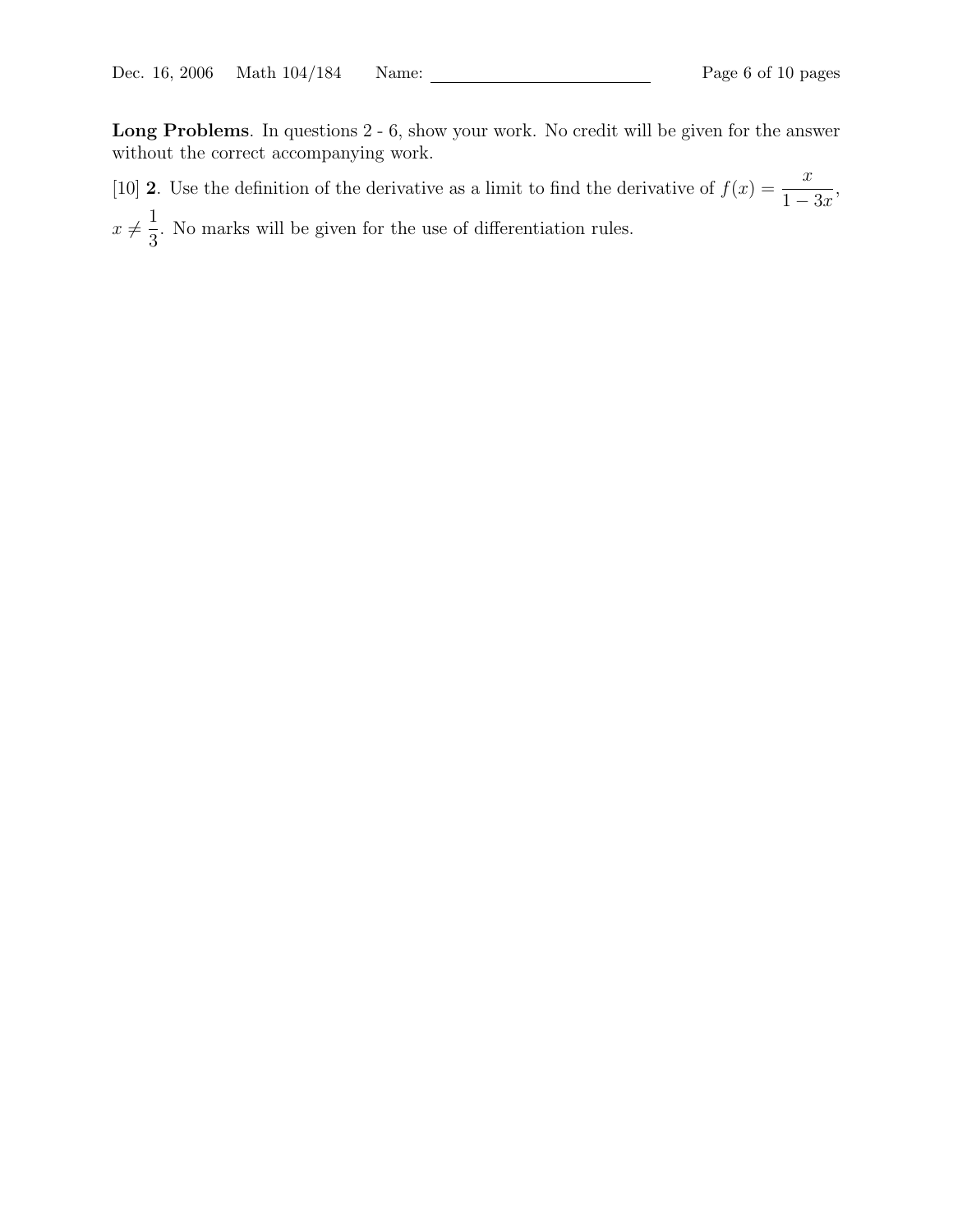[12] 3. Suppose that when a busy restaurant charges \$7 for its tomato appetizer, an average of 60 people order the dish each night. When it drops the price of the appetizer to \$5, the number ordering it rises to 66. Assume that the demand  $q$  is a linear function of the price  $p$ . If each appetizer costs the restaurant \$3 to make, use calculus to find the price it should charge to maximize its profit from the appetizer. You do not need to justify that your answer provides the maximum profit.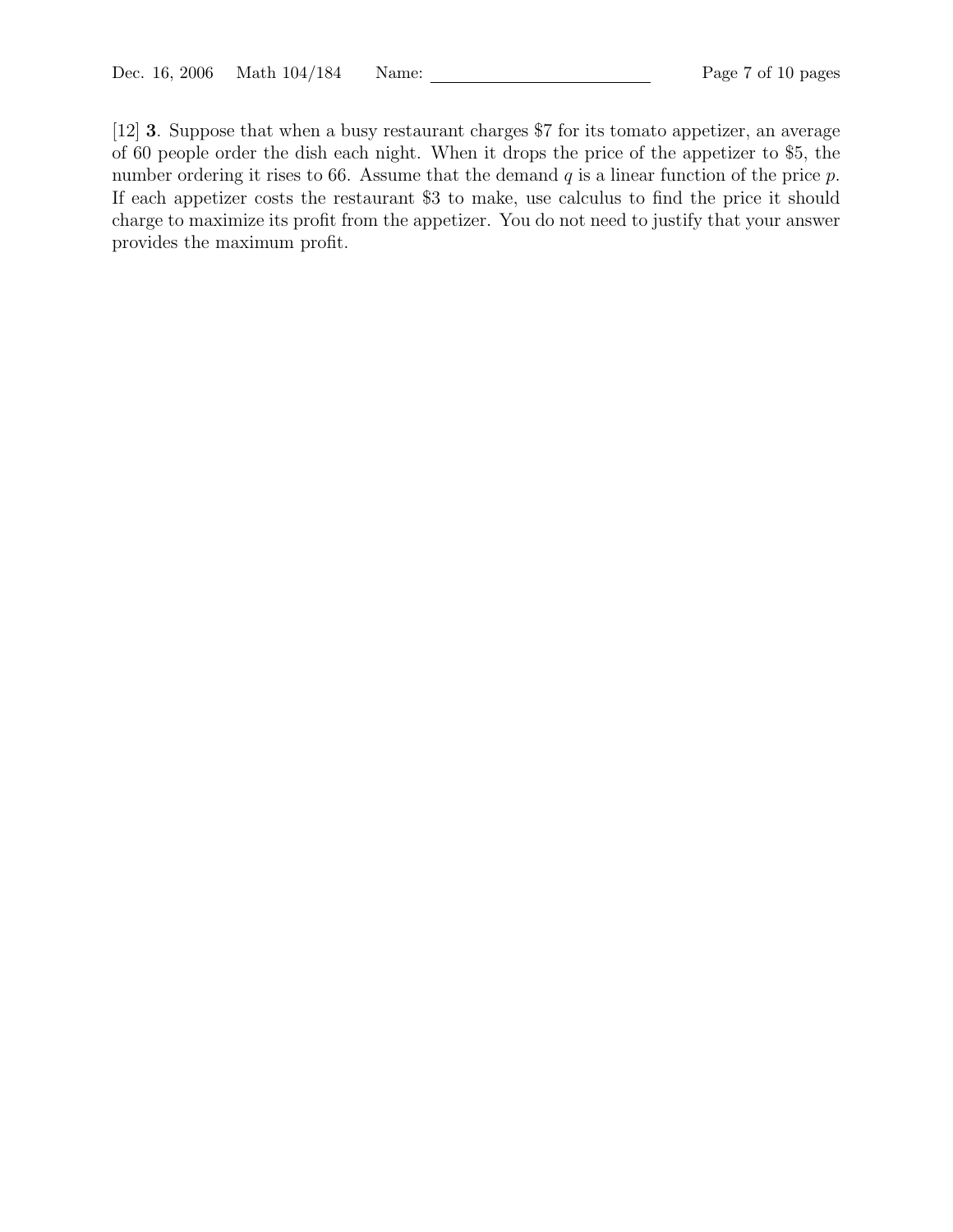[12] **4.** Let  $y = f(x) = \frac{2x}{x}$  $\frac{2x}{x^2+1}.$ 

- (a) Find the interval or intervals on which  $f(x)$  is increasing. [3pts]
- (b) Find the interval or intervals on which  $f(x)$  is concave up. [3pts]
- (c) Sketch the graph of  $y = f(x)$ , and indicate the x-coordinates of any inflection points, where the graph of  $y = f(x)$ , and indicate the x-coordinates of any inflection points,<br>and the values of x where any global maxima or global minima occur. (Hint:  $\sqrt{3} \approx 1.7$ ) [6pts]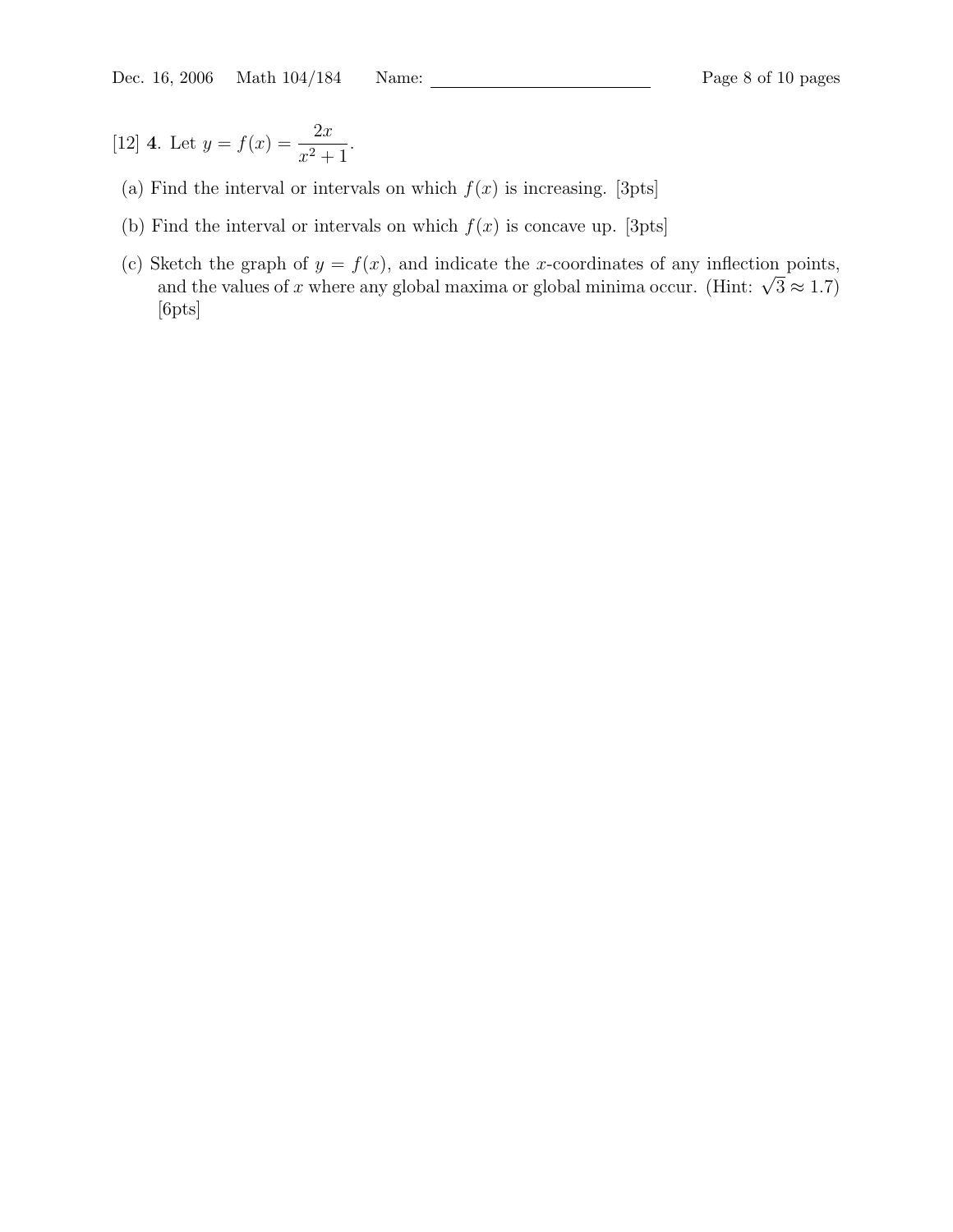[12] 5. A carpenter has been asked to build an open box with a square base, where an open box means a box without a top. The sides of the box will cost \$2 per square meter, and the base will cost \$5 per square meter. What are the dimensions of the box of maximal volume that can be constructed for \$60 ? You do not need to justify that your answer provides the maximal volume.